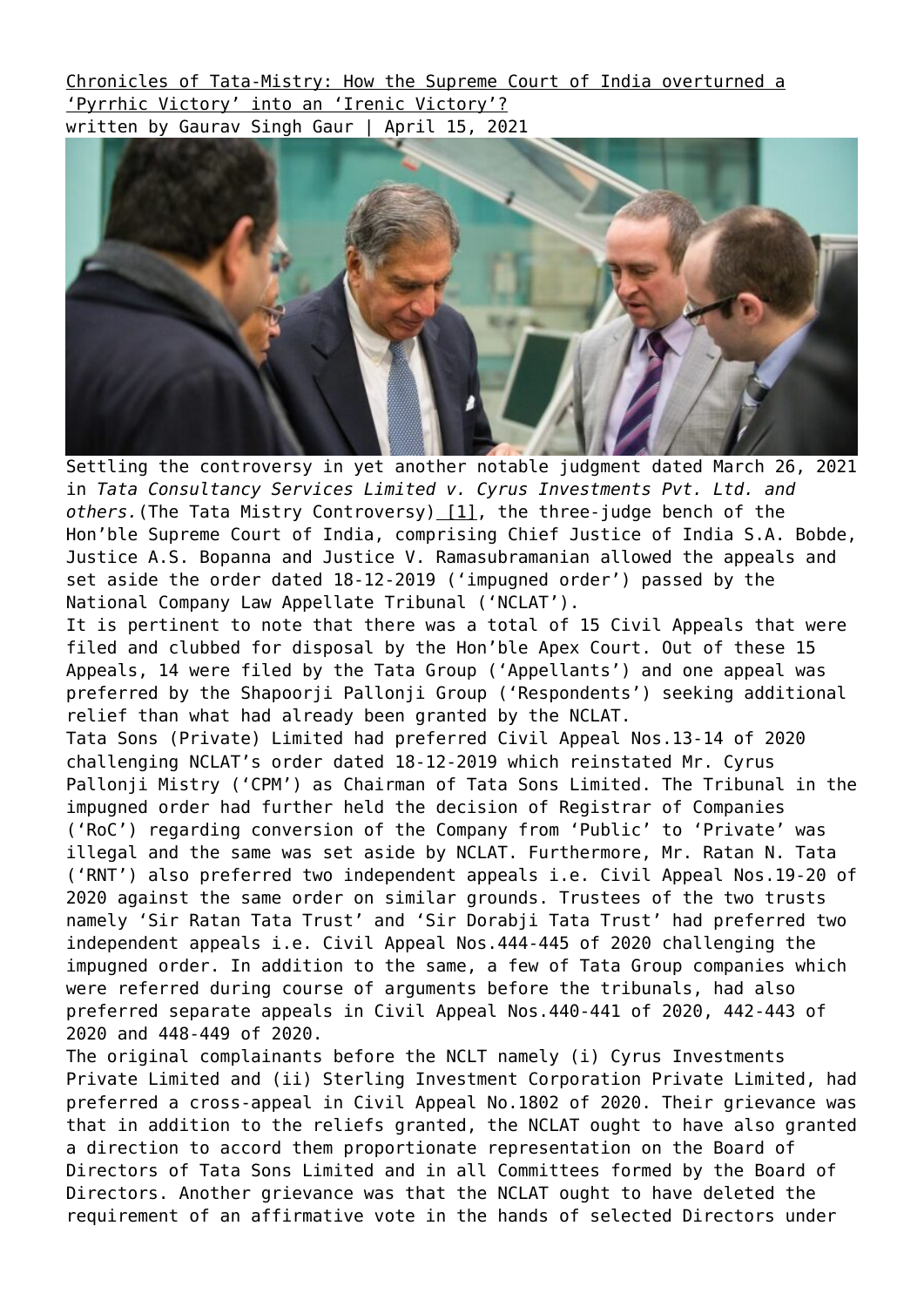Article 121 or ought to have restricted the affirmative vote to matters covered by Article 121A.

Further, in addition to C.A.Nos.13 and 14 of 2020, Tata Sons have also come up with 2 more appeals in C.A.Nos.263 and 264 of 2020 challenging the order passed by the NCLAT on 06-01-2020 on two interlocutory applications filed by ROC Mumbai seeking removal of certain remarks and observations against the ROC for having issued an amended certificate of incorporation to Tata Sons by striking-off the word "Public" and inserting the word "Private". The said interlocutory applications were dismissed by NCLAT.

The Hon'ble Supreme Court in its detailed and elaborative judgment analysed the factual matrix and controversy between the parties. The Supreme Court also pointed out the relevant differences between the approach of the NCLT and NCLAT in the present case. The Hon'ble Apex Court stepped in and decided the outcome of the long-standing legal battle between the parties basing the judgment on material facts and point of law.

CONTENTIONS ON BEHALF OF TATA SONS, TATA GROUP COMPANIES AND TRUSTEES Challenging the judgment of NCLAT, Mr. Harish Salve and Dr. Abhishek Manu Singhvi, learned Senior counsel for Tata Sons contended on several grounds.

- NCLAT lacked the jurisdiction to reinstate CPM as Chairman since the said relief was never actually sought before NCLAT.
- Father of CPM was inducted as a Non-Executive Director on 25-06-1980, though the Articles of Association did not confer any right of Directorship upon the SP Group.
- Removal of CPM was on account of the complete breakdown of trust between the other members of the Board and CPM.
- NCLAT failed to explain the prejudice and oppression of the Board and did not consider the aspects of the legal test under Section 241 and 242 of the Companies Act.
- Effects of the Amendment Act 53 of 2000 on a deemed to be a public company under Section 43A and the provisions of the 2013 Act, were not appreciated in correct perspective by the NCLAT while dealing with the question regarding conversion of Tata Sons into a private company.
- Even though Article 75 of the AoA was not found to be illegal, the NCLAT committed a serious error in whittling down the said Article.
- Direction to the majority group (Tata group) to consult the SP Group for all future appointments of Executive Chairman or Director, was wholly unsustainable in law. CONTENTIONS ON BEHALF OF THE SP GROUP - The Tata Mistry Controversy Learned Senior Counsel appearing on behalf of the SP Group raised various

contentions both in defence of the judgment of NCLAT and for attacking NCLAT for not granting additional reliefs. The gist of the same is as follows:

- The trustees misused the Articles of Association ('AoA') to undermine the Board of Directors of Tata Sons and also caused erosion of their ability to exercise independent judgment and to act in the interest of the company.
- Tata Sons was a public company in form and conduct and hence the conversion of the company into a private company by a handwritten order of the RoC, effected at night just before NCLAT was to hear the appeals, was completely shocking.
- The removal of CPM was contrary and in complete violation of the procedure laid down under the AoA. Additionally, on behalf of CPM, various other contentions were also raised,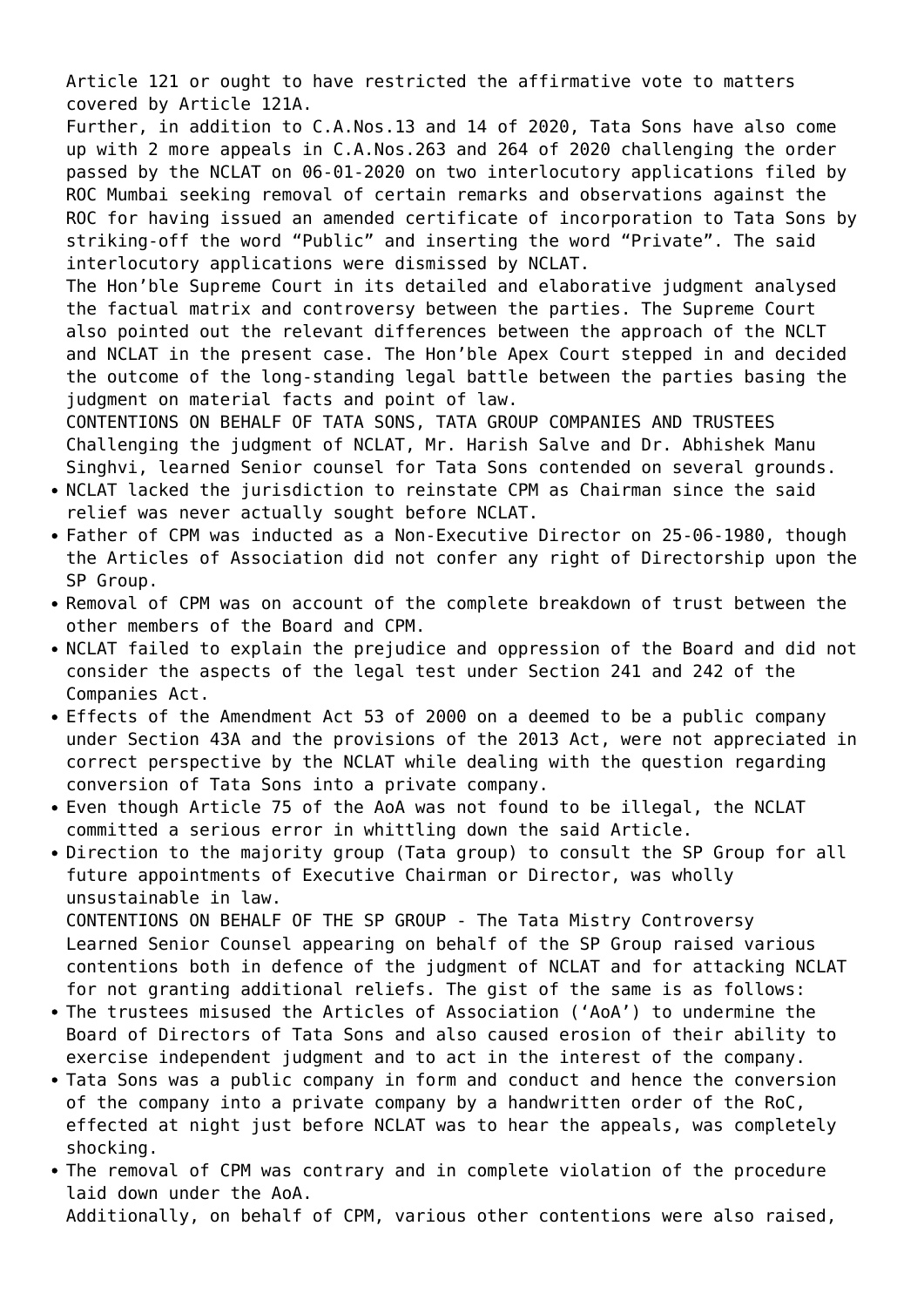such as:

- With the advent of the Companies Act, 2013, there is a paradigm shift in law from *'corporate majority'* or *'corporate democracy'* to *'corporate governance'* which includes principles of fairness.
- There was a series of acts of oppression and mismanagement including breach of Articles by the Tata Group.
- In the dealings of the majority, there was a clear lack of probity and honesty.
- Articles 104B, 121 and 121A have been misinterpreted, misconstrued and misapplied by the majority group.

CONTENTIONS OF THE ROC

Learned Solicitor General appearing on behalf of RoC contended on limited extent of justifying the action of RoC in issuing the amended certificate of incorporation to Tata Sons. He further submitted that the AoA contained provisions that come within the ambit of the definition of 'private company' under section 2(68) of the Act.

QUESTIONS OF LAW

After considering all the rival contentions and arguments, the Hon'ble Supreme Court formulated the following questions of law:

- 1. *Whether the formation of opinion by the Appellate Tribunal that the company's affairs have been or are being conducted in a manner prejudicial and oppressive to some members and that the facts otherwise justify the winding up of the company on just and equitable ground, is in tune with the wellsettled principles and parameters, especially in the light of the fact that the findings of NCLT on facts were not individually and specifically overturned by the Appellate Tribunal?*
- 2. *Whether the reliefs granted and the directions issued by the Appellate Tribunal, including the reinstatement of CPM into the Board of Tata Sons and other Tata companies, are in consonance with the pleadings made, the reliefs sought and the powers available under Subsection (2) of Section 242?*
- 3. *Whether the Appellate Tribunal could have, in law, muted the power of the Company under Article 75 of the Articles of Association, to demand any member to transfer his ordinary shares, by simply injuncting the company from exercising such a right without setting aside the Article*
- 4. *Whether the characterisation by the Tribunal, of the affirmative voting rights available under Article 121 to the Directors nominated by the Trusts in terms of Article 104B, as oppressive and prejudicial, is justified especially after the challenge to these Articles have been given up expressly and whether the Tribunal could have granted a direction to RNT and the Nominee Directors virtually nullifying the effect of these Articles?*
- 5. *Whether the reconversion of Tata Sons from a public company into a private company, required the necessary approval under section 14 of the Companies Act, 2013 or at least an action under section 43A(4) of the Companies Act, 1956 during the period from 2000 (when Act 53 of 2000 came into force) to 2013 (when the 2013 Act was enacted) as held by NCLAT?* OBSERVATIONS OF THE SUPREME COURT The Hon'ble Apex Court answered the first question of law in favour of

Appellants while observing as follows:

1. Every one of the allegations forming the basis of the complaint was dealt with by the NCLT and categorical findings based on evidence were recorded. None of these findings, except the one relating to the removal of CPM, was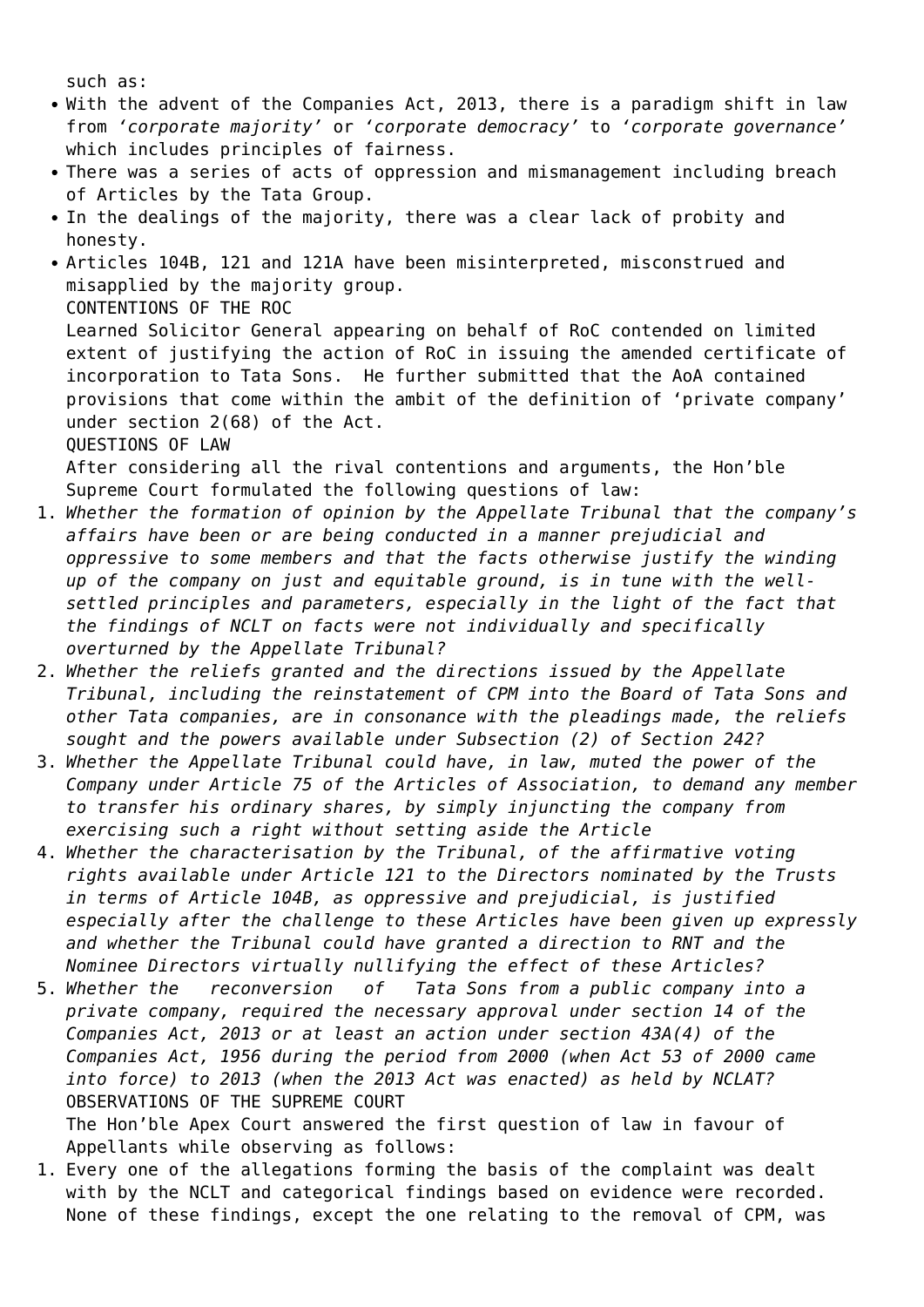specifically and individually overturned by NCLAT. All the observations were analysed in detail by the Hon'ble Court and the same was presented in a tabular form listing out all these allegations made in the complaint, the findings recorded by the NCLT with an indication of whether NCLAT dealt with the same or not.

- 2. The Hon'ble Court further observed that the real reason why the SP Group thought fit, quite tactfully, not to press for the reinstatement of CPM is that the mere termination of Directorship cannot be projected as something that would trigger the just and equitable clause for winding up or to grant relief under Sections 241 and 242. The Court further placed its reliance on the decision in *Hanuman Prasad Bagri & Ors. v. Bagress Cereals Pvt. Ltd[.\[2\]](#page--1-0)*
- 3. It was further observed that the fact that as on the date of filing of the petition, the removal of CPM was only from the post of Executive Chairman and not that of the Director of the Company and the fact that in law, even the removal from Directorship can never be held to be an act of oppression or prejudice, was sufficient to throw the petition under Section 241 out, especially since the NCLAT chose not to interfere with the findings of fact on certain business decisions.
- 4. The Court further pointed out the fact that under Section 242, the primary focus of the Tribunal should not have been the validity of and justification for the removal of a person, unless the same is a result of conduct oppressive or prejudicial to some of the members. The Court further observed that the post of Executive Chairman is not statutorily recognised or regulated, though the post of a Director is.
- 5. Regarding invocation of the just and equitable clause, the Court relied on the Privy Council's judgment in *Loch v. John Blackwoo[d\[3\]](#page--1-0)* wherein it was held that *"there must lie a justifiable lack of confidence in the conduct and management of the company's affairs, at the foundation of applications for winding up."* More importantly, *"the lack of confidence must spring not from dissatisfaction at being outvoted on the business affairs or on what is called the domestic policy of the company".* But, *"wherever the lack of confidence is rested on a lack of probity in the conduct of the company's affairs, then the former is justified by the latter."*
- 6. Relying on *Rajahmundry Electric Supply Corpn. Ltd. v. Nageshwara Rao[\[4\]](#page--1-0) "that for the invocation of just and equitable clause, there must be a justifiable lack of confidence on the conduct of the directors, as held. A mere lack of confidence between the majority shareholders and minority shareholders would not be sufficient, as pointed out in S.P. Jain v. Kalinga Tubes Ltd.[\[5\]"](#page--1-0)*
- 7. The Hon'ble Court further observed and held that *"But all these arguments lose sight of the nature of the company that Tata Sons is. As we have indicated elsewhere, Tata Sons is a principal investment holding Company, of which the majority shareholding is with philanthropic Trusts. The majority shareholders are not individuals or corporate entities having deep pockets into which the dividends find their way if the Company does well and declares dividends. The dividends that the Trusts get are to find their way eventually to the fulfilment of charitable purposes. Therefore, NCLAT should have raised the most fundamental question whether it would be equitable to wind up the Company and thereby starve to death those charitable Trusts, especially on the basis of uncharitable allegations of oppressive and prejudicial conduct. Therefore, the finding of NCLAT that the facts otherwise justify the winding up of the Company under the just and equitable clause, is completely flawed."*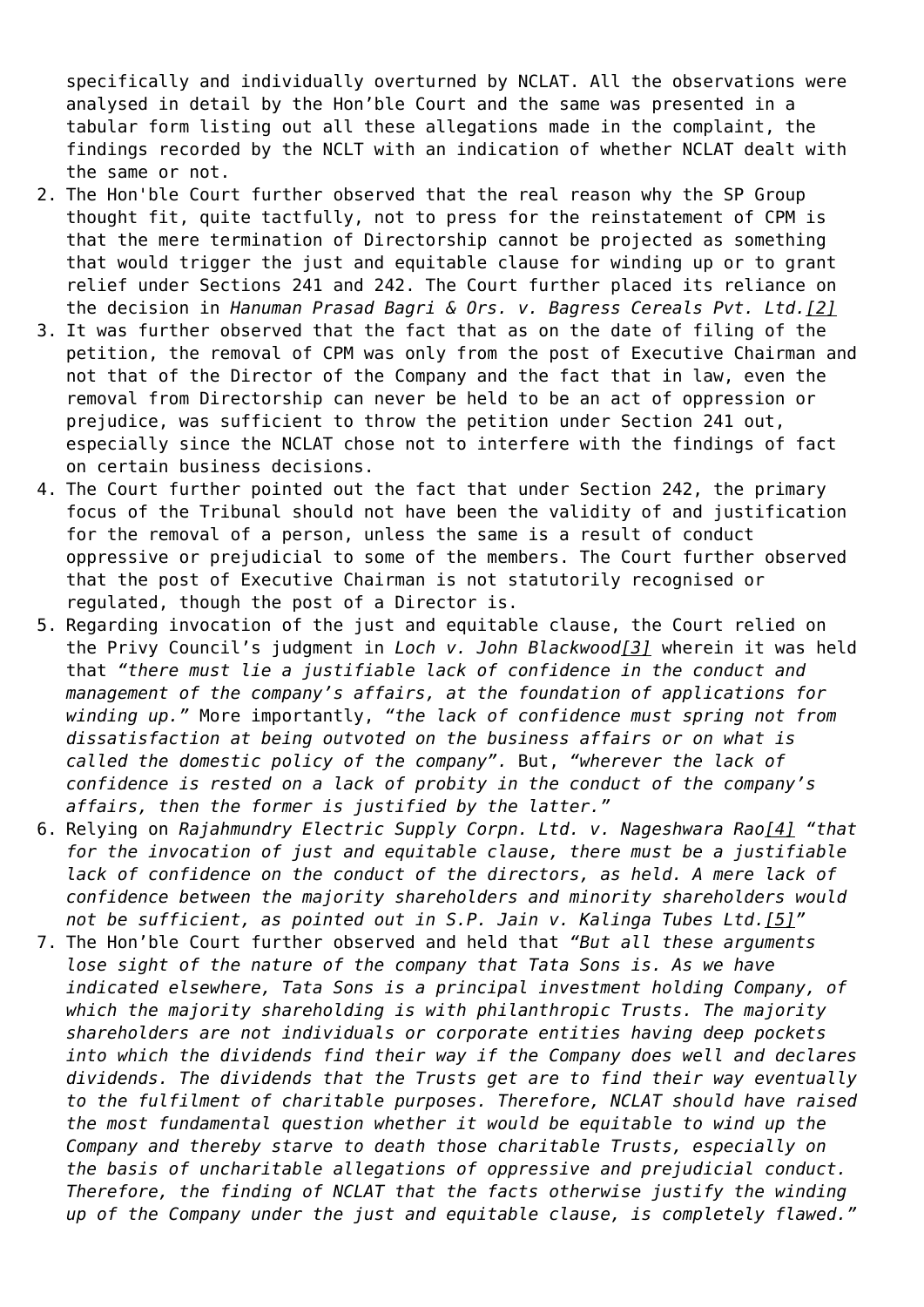The second question of law was also answered by the Hon'ble Court in favour of Appellants while observing as follows:

- 1. Removal and reinstatement are two different things. The original motive of the Complainant was to restrain Tata Sons from removing CPM as Director. Subsequently, there was a climb down and the complainant companies sought what they termed as "reinstatement" of a representative of the complainant companies and thereafter it modulated into a cry for proportionate representation of the Board.
- 2. NCLAT understood what the complainant companies and CPM truly wanted, though they attempted to camouflage their intentions with legal niceties. Therefore, despite there being no prayer for reinstatement of CPM either as a Director or as an Executive Chairman of Tata Sons, NCLAT directed the restoration of CPM as Executive Chairman of Tata Sons and as Director of Tata Companies for the rest of the tenure. However, the NCLAT failed to notice that the Board re-designated CPM as Executive Chairman, with effect from 29-12-2012 by a resolution, passed on 18-12-2012. The judgment of NCLAT was passed on 18-12-2019, by which time, a period of more than 7 years had passed from the date of CPM's appointment as Executive Chairman.
- 3. The question of reinstatement will not arise after the tenure of office had run its course. The Court further placed its reliance on decisions in *Raj Kumar Dey v. Tarapada De[y\[6\]](#page--1-0)* and *Mohd. Gazi v. State of Madhya Prades[h\[7\]](#page--1-0)*
- 4. The Hon'ble Court further observed that the architecture of Sections 241 and 242 does not permit the Tribunal to read into the Sections, a power to make an order (for reinstatement) which is barred by law vide Section 14 of the Specific Relief Act, 1963 with or without the amendment in 2018. The Court further opined that the Tribunal cannot make an order enforcing a contract that is dependent on personal qualifications such as those mentioned in Section 149 (6) of the Companies Act, 2013.
- 5. It was categorically held by the Hon'ble Apex Court that *"Thus the relief of reinstatement granted by the Tribunal, was too big a pill even for the complainant companies (and perhaps CPM) to swallow."* The third question of law was also answered by the Hon'ble Court in favour of Appellants while observing as follows:
- 1. The complainant companies did not make a grievance out of Article 75 on the ground that it had been misused in the past and that such misuse tantamount to oppressive or prejudicial conduct to the interests of some of the members. The sine qua non for invoking Section 241 is that the affairs of the Company should have been conducted or are being conducted in a manner oppressive or prejudicial to some of the members. No single instance even of invocation of Article 75, leave alone misuse, is averred in the main company petition or the application for amendment.
- 2. It was further observed by the Hon'ble Court that *"a person who willingly became a shareholder and thereby subscribed to the Articles of Association and who was a willing and consenting party to the amendments carried out to those Articles, cannot later on turn around and challenge those Articles. The same would tantamount to requesting the Court to rewrite a contract to which he became a party with eyes wide open."*

The fourth question of law was also considered by the Hon'ble Court and answered in favour of Appellants while observing as follows:

1. The complainant companies sought for the deletion of the Article that necessitated the affirmative voting right of the majority of the Directors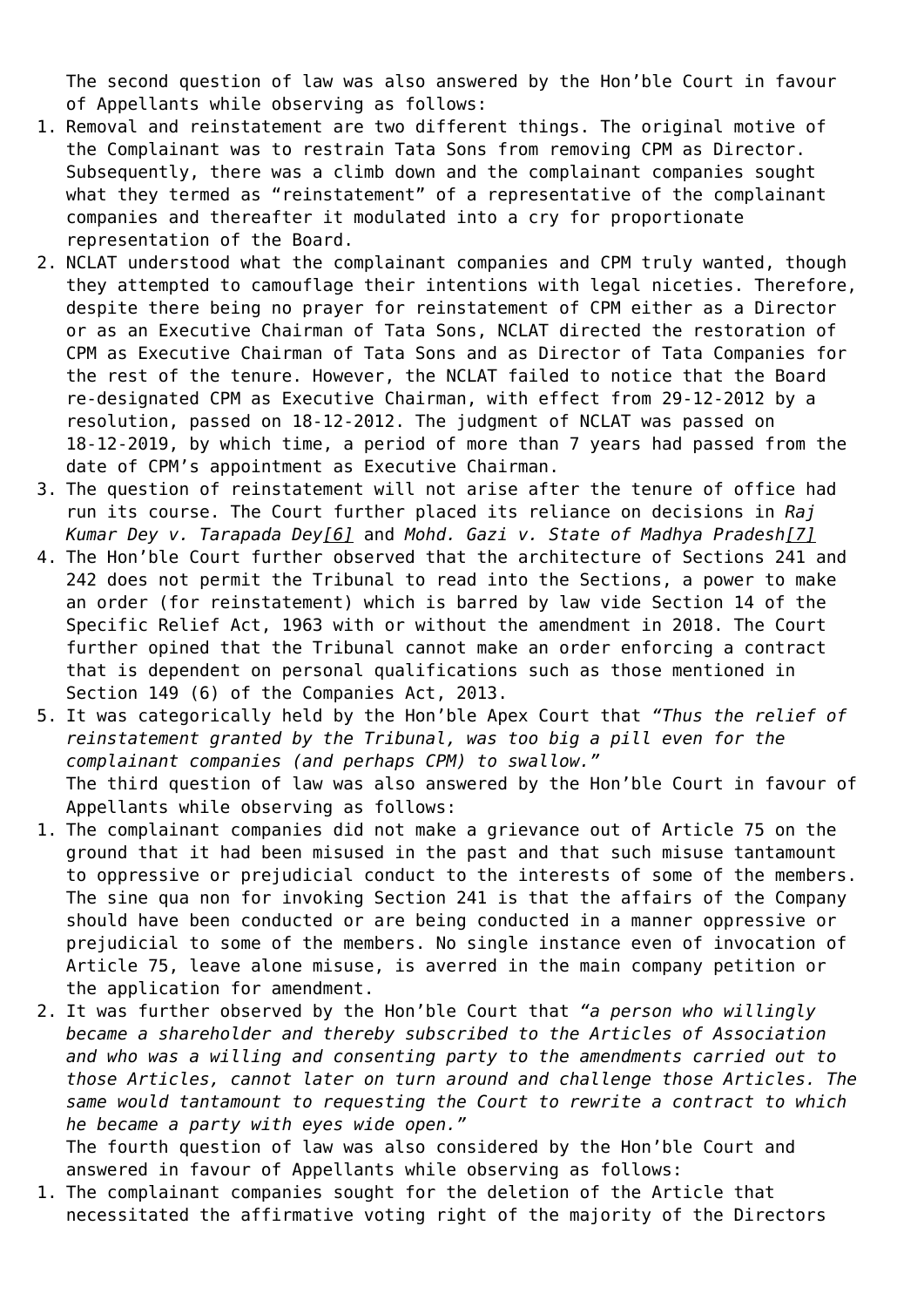nominated by the two Trusts. There was no prayer for restraining RNT and the nominee Directors of the Trusts from taking any decision in advance.

- 2. It was further observed by the Hon'ble Court that *"If the argument relating to corporate governance is carefully scrutinized in the context of the fact: (i) that a large industrial house whose origin and creation was familial, was willing to handover the mantle of heading the entire empire to a person like CPM (a rank outsider to the family); and (ii) that the identification of CPM as the successor to RNT was done by the very same nominees of the two Tata Trusts (who is now accused of interference), then it will be clear that Tata Group was guided by the principle of Corporate Governance (even without a statutory compulsion) and not by tightfisted control of the management of the affairs of the Group."*
- 3. The Hon'ble Court further held that "*whatever it be, the right to claim proportionate representation is not available even to a minority shareholder statutorily, both under the 1956 Act and under the 2013 Act. It is available only to a small shareholder, which S.P. Group is certainly not."* The fifth question of law formulated for consideration was also answered in favour of Appellants while observing as follows:
- 1. Tata Sons was actually incorporated as a Private Limited Company but was deemed to have become a Public Limited Company, with effect from 01.02.1975, by virtue of Section 43A (1A) of the Companies Act, 1956. However, by virtue of the proviso to Subsection (1A), the AoA of the Company, continued to retain the provisions relating to the matters specified in sub-clauses (a), (b) and (c) of Clause (iii) of Subsection (1) of Section 3 of the 1956 Act.
- 2. Act 53 of 2000, removed the deeming fiction under Section 43A and the Companies Act, 2013 did not include any provision similar to Section 43A. Therefore, Tata Sons passed a resolution in its 99th Annual General Meeting held on 21.09.2017 to alter the Memorandum and Articles so as to insert the word "private" in between the words "Sons" and "Limited" in its name.
- 3. The Court further observed that there are two aspects to Subsection (2A). The first is that the very concept of "deemed to be public company" was washed out under Act 53 of 2000. The second aspect is the prescription of certain formalities to remove the remnants of the past. What was omitted to be done by Tata Sons from 2000 to 2013 was only the second aspect of Subsection (2A), for which Section 465 of the 2013 Act did not stand as an impediment. Section 43A(2A) continued to be in force till 30-01-2019 and hence the procedure adopted by Tata Sons and the RoC in July/August 2018 when section 43A(2A) was still available, was perfectly in order.
- 4. Thus, it was held by the Hon'ble Court that "Therefore, NCLAT was completely wrong in holding as though Tata Sons, in connivance with the Registrar of companies did something clandestinely, contrary to the procedure established by law. The request made by Tata Sons and the action taken by the Registrar of Companies to amend the Certificate of Incorporation were perfectly in order."

JUDGMENT

Consequently, in light of the aforesaid, the Hon'ble Supreme Court allowed all the appeals except C.A.No.1802 of 2020 in favour of the Appellants and set aside the order dated 18-12-2019 passed by NCLAT with the observations discussed hereinabove. Furthermore, the C.A.No.1802 of 2020 filed by the Respondents was dismissed with no orders as to costs.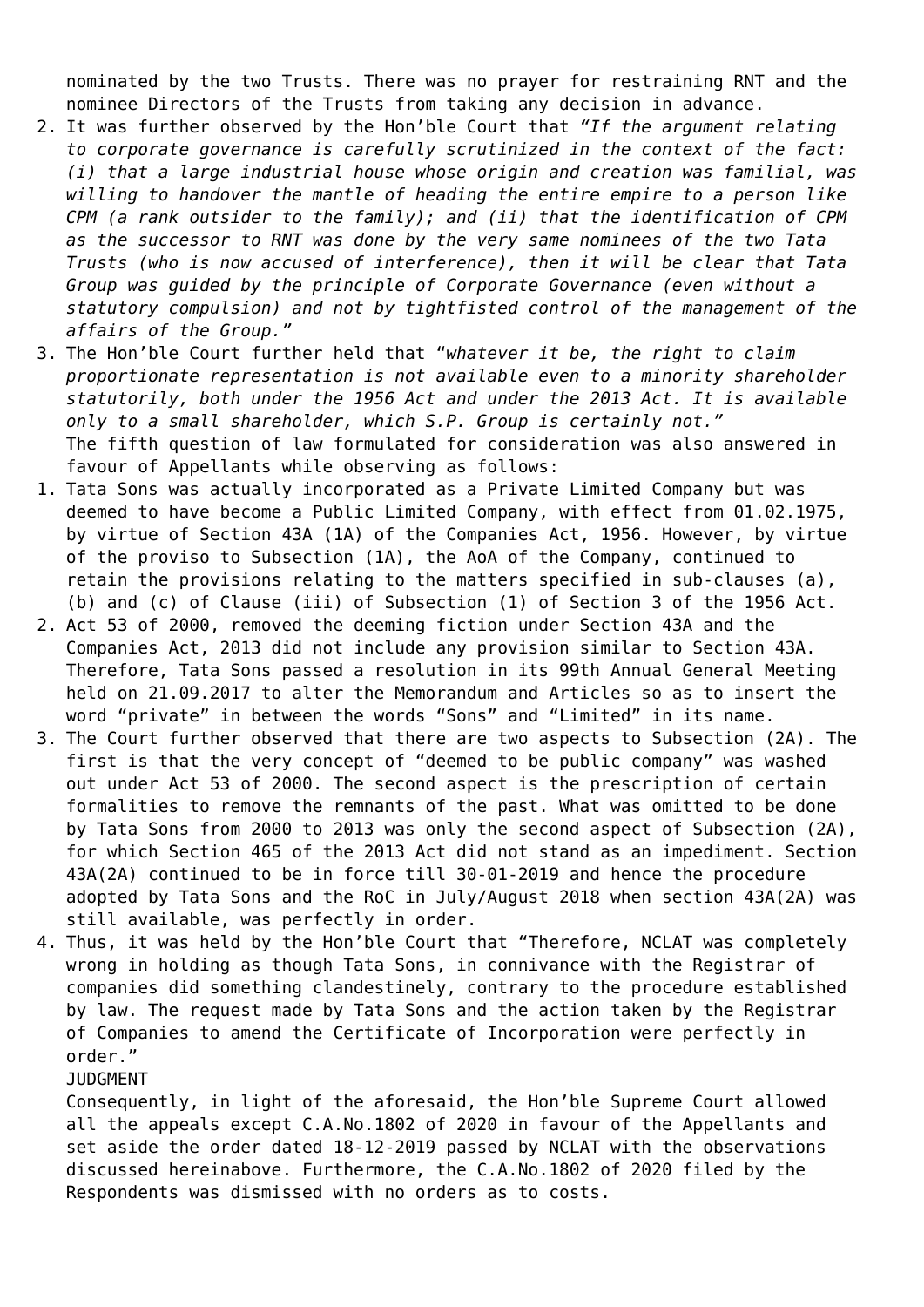## DECISION ON APPLICATION FOR FAIR COMPENSATION

Peculiarly, an interlocutory application i.e. IA No. 11387 of 2020 was also filed by the SP Group during the course of proceedings, praying for a direction to the Appellants to cause a separation of ownership interests of SP Group in Tata Sons and other companies, through selective reduction of share capital. The SP Group further prayed for a 'fair compensation' effected through the transfer of proportionate shares of the underlying listed companies in lieu of its equity interests in Tata Sons.

The aforesaid application was also dismissed by the Hon'ble Court while observing that Article 75 of AoA is nothing but a provision for an exit option and that after challenging the same before NCLT, the SP Group cannot ask the Court to go into the question of fixation of fair value compensation for exercising an exit option. The Hon'ble Court further left it to the parties to take the Article 75 route or any other legally available route in this regard.

## **COMMENTS**

Just like the popular television series 'Game of Thrones', this verdict of the Hon'ble Supreme Court of India also gave a *'bittersweet ending'* to this four-year-long tightly-fought legal battle between these two corporate giants.

## The impugned order of the NCLAT which

contributed to mayhem and turmoil of uncertainty among businesses and the legal environment in India resulted in setting up a dangerous legal precedent. The decision of the NCLAT was craftily dealt with and overturned by the Apex Court. The said impugned order indeed suffered from numerous illegalities and the same was thus ipso facto liable to be nipped in the bud. The Hon'ble Supreme Court comprehensively and categorically dismissed the charges of oppression and mismanagement against Tata Sons since the petition of the SP Group failed to demonstrate or sustain the veracity of those serious allegations. In the hindsight, while the Supreme Court delivered a sweeping verdict in favour of the Tata Group, it is also pertinent to note that no opinion was expressed by the Hon'ble Court either on separation of ownership interest of SP Group in Tata Sons or on the 'fair valuation' of the Tata Group. The Supreme Court refused to entertain the application filed by the SP group since it necessitated adjudication on facts and left the same on the contesting parties to take recourse to the AoA or any other legally available route.

At this juncture, it is crystal clear that the exit of the SP Group from Tata Sons is inevitable. While the issue of 'fair valuation' is yet to be decided, the verdict of the Hon'ble Apex Court and its refusal to entertain the said interlocutory application filed by the SP group, is certainly going to impact the bargaining power of the SP group in future negotiations with the Tata Group to arrive at the fair value compensation for exercising an exit option. The judgment of the Hon'ble Supreme Court essentially settled the endless dispute between the parties involved and provides a clear interpretation of the laws and issues involved in the instant appeals. And that is how the Hon'ble Supreme Court of India successfully overturned a pyrrhic victory into an irenic victory.

- [\[1\]](#page--1-0) 2021 SCC OnLine SC 272.
- $\bullet$  [\[2\]](#page--1-0) (2001) 4 SCC 420.
- $\bullet$  [\[3\]](#page--1-0) [1924] AC 783.